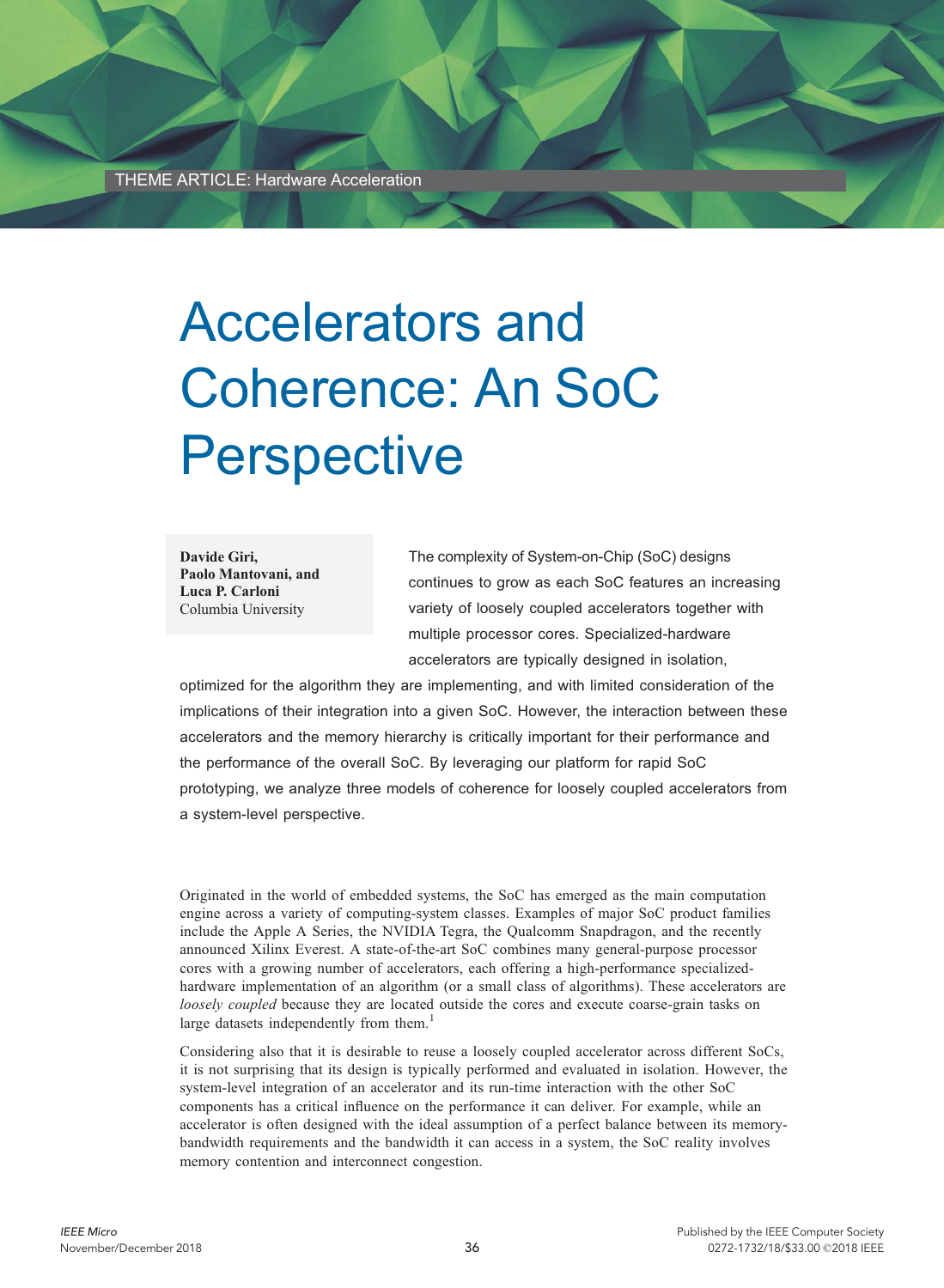Arguably, the system-level feature with the biggest impact on the behavior of an accelerator is its interaction with the memory hierarchy. Prior studies of cache-coherence models for accelerators, however, have been limited to consider the presence of a single accelerator in a bus-based system and running experiments that do not account for all system-level effects.

We present a system-level analysis of three cache-coherence models for loosely coupled accelerators by investigating the effects of the following:

- different memory-access patterns;<br>• varying memory footprints;
- varying memory footprints;<br>• the number of simultaneous
- the number of simultaneously active accelerators;
- interference with the processor execution.

Implicitly, our experiments show how performing a system-level analysis with an FPGA-based full-system prototyping platform is critical for the evaluation of the actual performance of accelerators in SoC.

# EMBEDDED SCALABLE PLATFORMS

The diminishing regularity of heterogeneous SoCs increases the complexity of integrating components, interfacing hardware and software, and managing shared resources. Embedded Scalable Platforms (ESP) is a new approach to SoC design and programming that addresses these challenges by combining a flexible tile-based socketed architecture with a companion system-level design (SLD) methodology.<sup>2</sup> Each tile of an ESP instance can host a processor, I/O peripherals, system utilities, or accelerators, which are typically configurable but not programmable. The selection of the mix of tiles for a target application domain is the result of a design-space exploration guided by the SLD methodology. Figure 1 shows a 16-tiles ESP instance.



Figure 1. ESP instance with 16 tiles. The four types of tiles interact via a multiplane NoC that they access through their sockets. The diagram highlights the three possible communication flows between an accelerator and a memory tile, corresponding to three cache-coherence models for accelerators.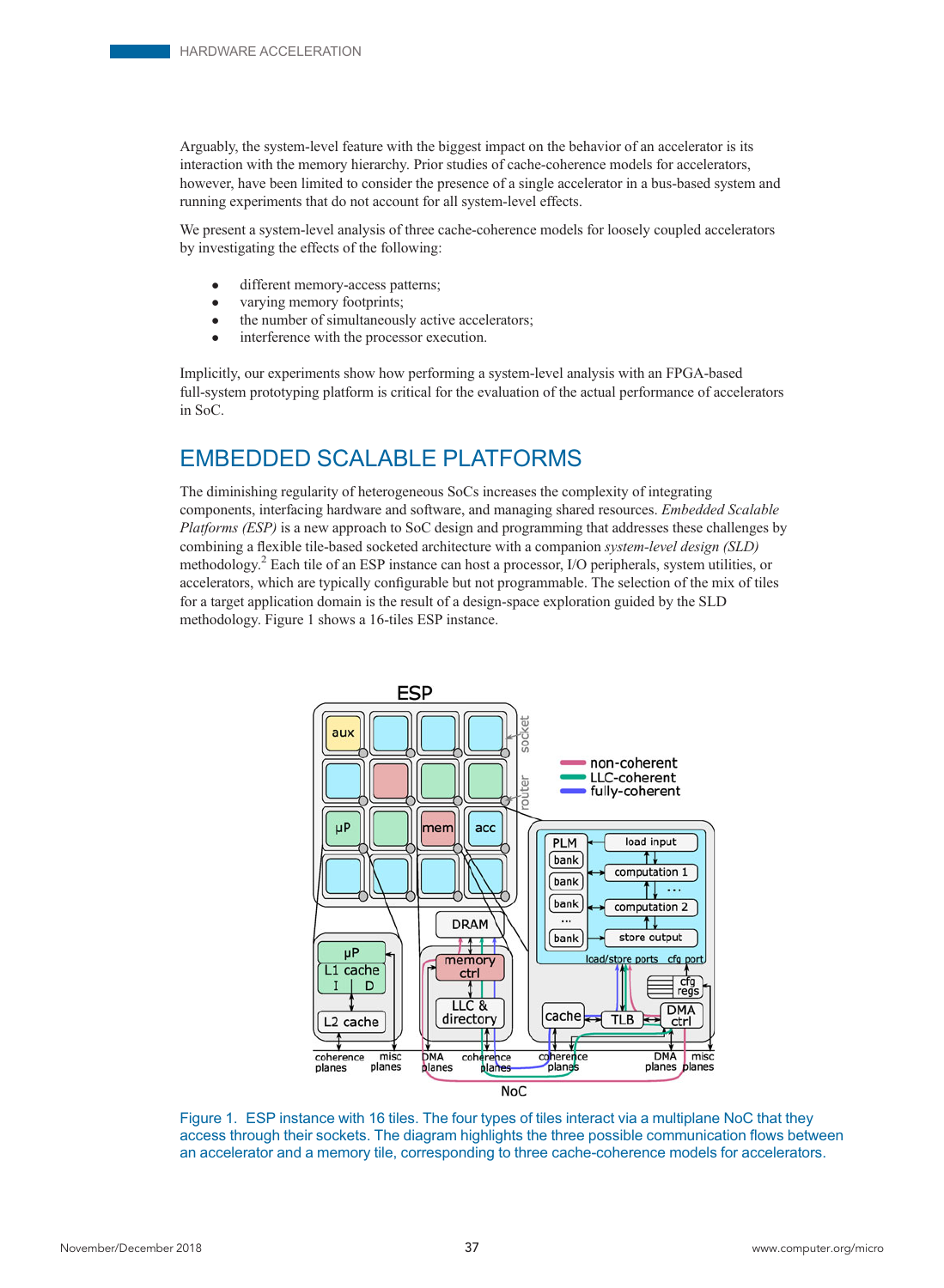## Decoupling Communication and Computation

The ESP tiles are interconnected via a scalable communication and control infrastructure (SCCI). The SCCI is synthesized from a set of library components and its complexity depends on the scale of the ESP instance. For complex designs, it consists of a network-on-chip (NoC) with multiple physical planes: some planes are devoted to cache-coherence messages, others to DMA transactions, and one to handle interrupts and accesses to I/O and memory-mapped registers.

The integration of heterogeneous components into an ESP design is simplified, because each component is encapsulated into a configurable *socket*. The socket, which is synthesized from a parameterized template, interfaces the particular component with the SCCI. Together, the SCCI and the sockets implement a set of *ESP services*, which include communication mechanisms and tilespecific operations.<sup>2</sup> For example, an accelerator-tile socket may implement a DMA engine and interrupt-request logic along with the NoC protocols. These implementation details are transparent to the accelerator. Similarly, a core-tile socket allows its processor to execute legacy software as if it was sitting on the bus of a homogeneous system. The modularity of this organization is key to the scalability of the ESP architecture because the components within the tiles can be designed independently from each other and from the SCCI. It is also key to the scalability of the ESP methodology because the addition of more computation tiles to a given SoC is seamlessly supported with the addition of more memory tiles and NoC planes.

## Accelerator Design

ESP accelerators are loosely coupled.<sup>1</sup> To deliver a major speedup compared to a software execution, a loosely coupled accelerator consists of a *highly parallel datapath* tailored to the specific needs of the target algorithm, and a heavily banked *private local memory (PLM)*. Differently from a cache, the PLM has as many ports as required by the datapath that guarantee a one-cycle simultaneous access to data. Furthermore, the PLM holds no information about addresses and coherence: it only provides fast storage for inputs fetched from the memory, outputs queued for writeback, and partial results which only reside in the PLM. While it occupies most of the accelerator area, the PLM can typically store just a fraction of the dataset processed by the accelerator each time is invoked by software. Hence, the art of accelerator design is to balance computation and communication to hide the memory-transfer latency. To achieve this, ESP accelerators are synthesized from a high-level specification (e.g., SystemC). The load and store stages interact with the socket to transfer data between PLM and memory, while the highly pipelined computation stage processes the data in the PLM. The configurable socket allows the designer to decide the number and size of data chunks that are transferred while the computation is progressing. This template supports many different microarchitecture implementations, each generated automatically with high-level synthesis and offering a different area-performance tradeoff.

## Accelerator Tile

The socket can host any accelerator that complies with its latency-insensitive interface: load port, store port, configure-register port, and done signal (see Figure 1). It has also a set of I/O-mapped configuration registers and a small private TLB. Since the accelerator works in its own virtual-address space, the TLB translates the load/store requests to physical-memory addresses. Depending on the selected cache-coherence model, the request goes through either DMA controller or cache.

The socket employs a scatter-gather list,<sup>3</sup> allowing the division of the accelerator addressable space in large pages so that the page table can be contiguous in main memory. The DMA controller and TLB fetch the page-table entries from memory without the need for OS support or copying data across memory regions, thus avoiding idle times for the accelerator.

## Accelerator Invocation From Software

In ESP, a user-space application invokes an accelerator by calling its device driver through an  $ioctl$ system call, after having prepared the dataset that it must process. Depending on the selected cachecoherence model, the driver might flush the caches. The driver writes the configuration registers with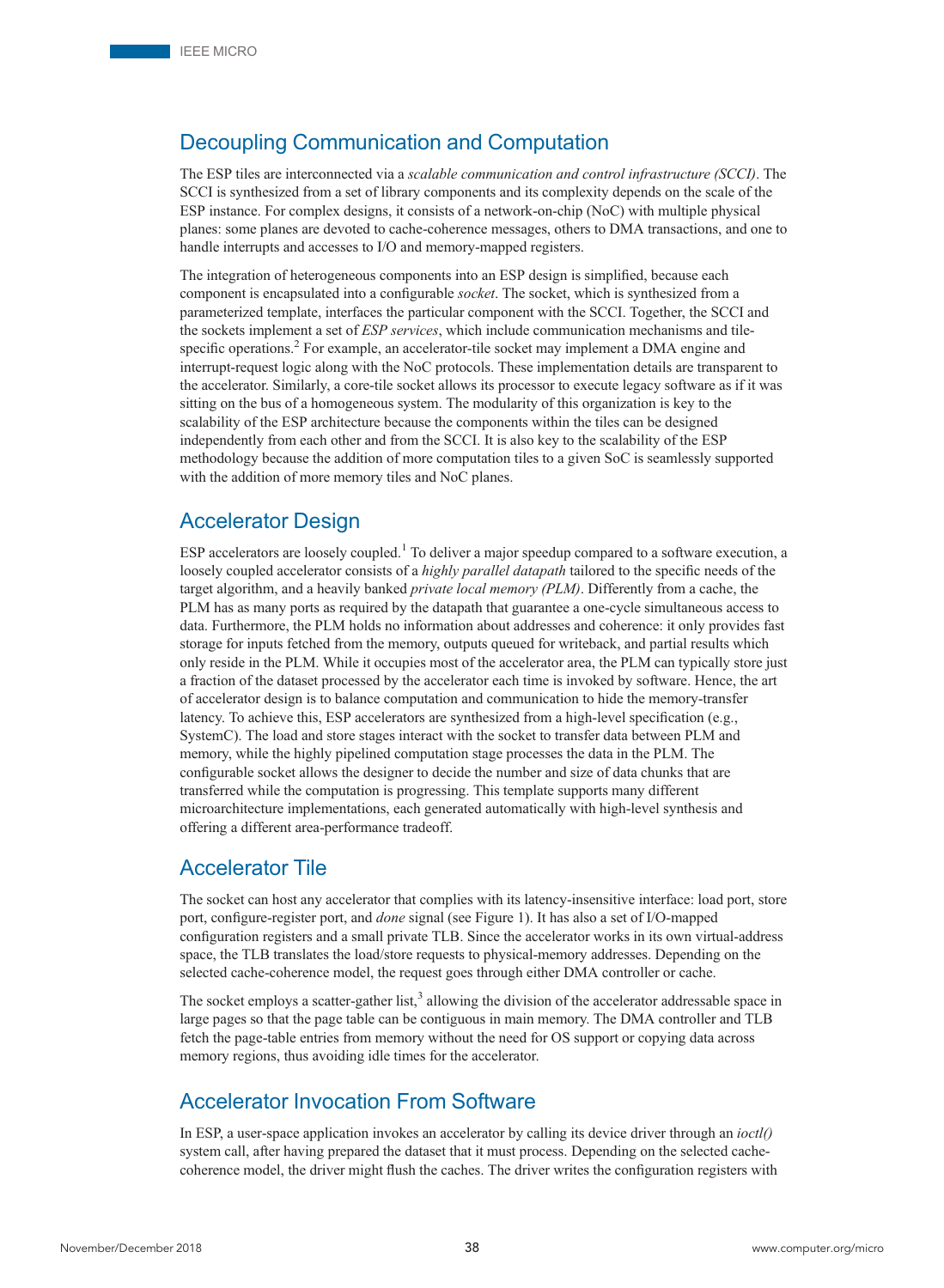the address information for the TLB and other accelerator-specific configurations, before setting a register that makes the accelerator start. While the driver is suspended by the OS, the processor can execute other applications until the accelerator notifies via interrupt that its execution is completed. When an accelerator executes a coarse-grain task on a large dataset, the driver-invocation and interrupt overheads are negligible.

# ACCELERATOR CACHE-COHERENCE MODELS

We studied the literature on fixed-function loosely coupled accelerators executing coarse-grain tasks and identified three cache-coherence models: *non-coherent*,<sup>1,4,5</sup> coherent with the last-level cache (LLC-coherent),<sup>1</sup> and fully-coherent.<sup>4,6–8</sup> We extended the ESP architecture from supporting only non-coherent accelerators to support the three models, as shown in Figure 1. ARM's ACE-lite interface implements a fourth type of cache-coherence, which is able to keep uncached accelerators coherent. We did not include this approach, which relies on bus snooping, which is not suitable  $for NoCe$ 

## Non-coherent Accelerators

Non-coherent accelerators access DRAM via two DMA-dedicated planes of the NoC, bypassing the cache hierarchy. The accelerator data region must be flushed from the cache hierarchy before its execution can start. Since larger DMA bursts have higher throughput, this model is, especially efficient for those accelerators that can leverage this property.

## LLC-Coherent Accelerators

LLC-coherent accelerators send DMA requests to the LLC. Hence, the accelerator data region must be flushed only from the processors' private caches. This model is efficient if the DMA requests present a high hit rate in the LLC. Its implementation is similar to the one for non-coherent accelerators, but the LLC-coherent DMA requests/responses are routed on the cache-coherence planes instead of the DMAdedicated planes. We chose DMA over load/store requests to reduce traffic on the NoC, given that most accelerators operate with long data transfers.

## Fully-Coherent Accelerators

MESI or MOESI are the common choices for fixed-function accelerators that own a cache.<sup>4,6–8</sup> Our fully-coherent accelerator has its own private cache, which implements the MESI protocol just like the processors' caches. Since the cache hierarchy handles the coherent accesses, this model does not require any cache flushing prior to the accelerator execution.

# Extending ESP to Support Cache-Coherent Accelerators

To enable accelerator cache-coherence in ESP, we added two levels of caches to the write-through L1 caches of the processors. We placed a write-back L2 cache in each core tile and a write-back LLC cache with directory on each memory tile. The latter can be split across multiple tiles, each managing the same address range as their respective memory controllers. The new cache system allows us to synthesize multicore SoCs hosting fully-coherent accelerators.

The socket of the accelerator tile handles the coherence protocol. The cache-coherence model can be decided for each accelerator at either design or run time. In the first case, designers can instantiate in the socket only the resources needed by the chosen model. Alternatively, if a socket presents both the DMA controller and the private cache, then the accelerator can use any model at each invocation. Furthermore, ESP systems support different accelerators that operate simultaneously with different models.

The cache hierarchy implements a directory-based MESI protocol customized for NoC operations. The only coherence requirement for the NoC design is the point-to-point ordering of messages. To avoid protocol deadlock, we use a different NoC plane for each coherence-message class: request, forward, and response.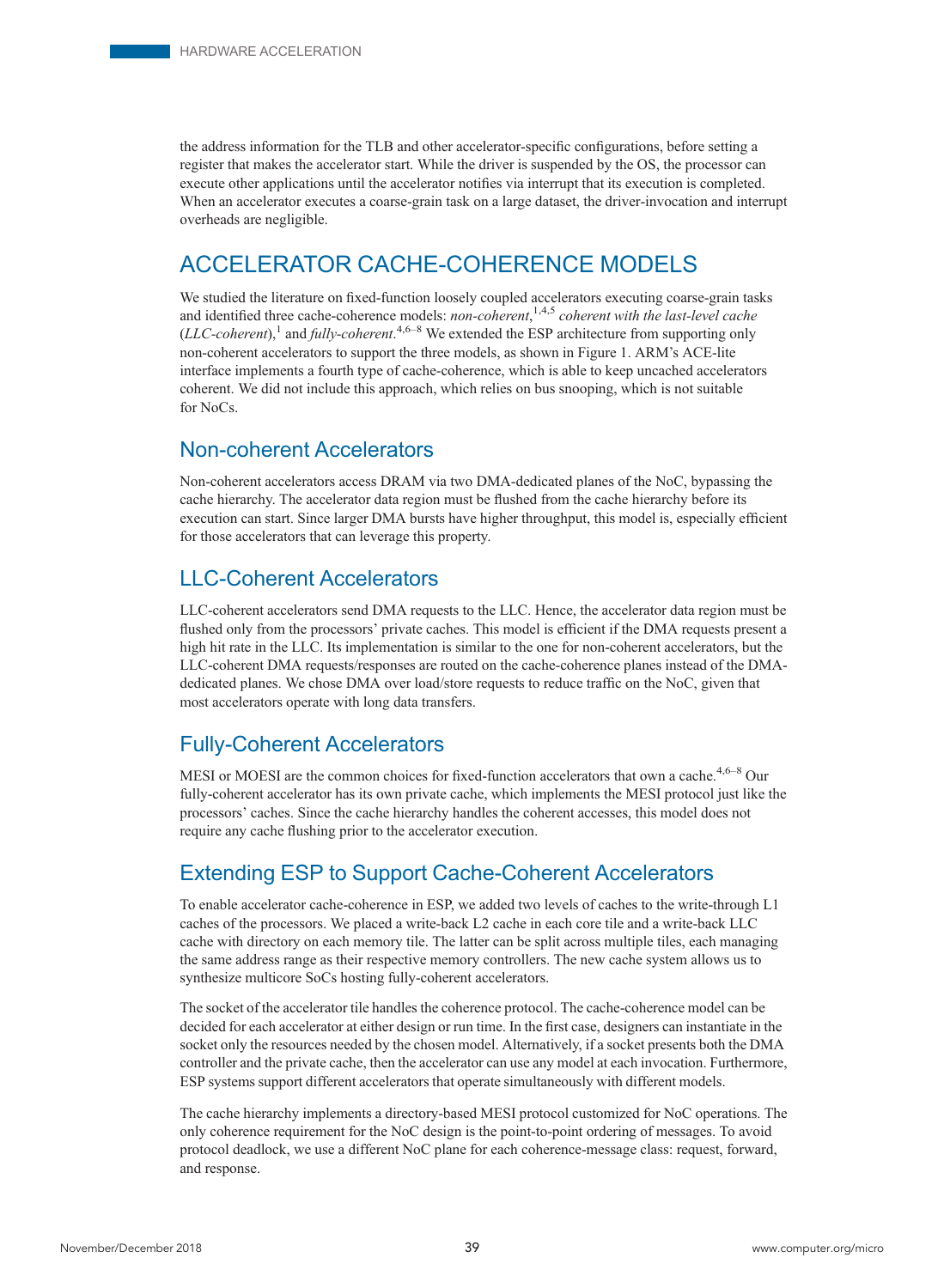Accelerator tiles without private caches (i.e., LLC-coherent) send request messages that map to a subset of the MESI protocol. Specifically, they cannot be owners or sharers of cache lines but they can still access them through the LLC, thus causing hits and misses. Whenever an LLC-coherent request causes an eviction, recalls might be sent to owner or sharers. However, since most evictions involve cache lines that are neither owned nor shared, few recalls are needed.

# ACCELERATOR COMMUNICATION PROPERTIES

Since the ESP approach decouples the accelerator design from the design of the rest of the SoC, from a system-level perspective each accelerator is characterized by its behavior at the socket interface. There are four main communication properties, which are as follows.

- Compute-to-memory ratio: Intuitively, algorithms that require performing many complex operations on small portions of their dataset are most suitable to acceleration. For these algorithms, the ratio of the computation work performed by an accelerator over the amount of data it transfers with memory is very large. Hence, such accelerator requires less memory bandwidth and tolerates better NoC congestion.
- Workload memory footprint: The implications of designing an accelerator for an algorithm that accesses a large size of memory are often neglected. For example, an accelerator that processes a large input array could evict repeatedly all data in the caches, thus causing thrashing.
- Data reuse: An accelerator for an algorithm that does an extensive reuse of data should be designed so that it exploits this locality to reduce memory roundtrips.
- Streaming versus irregular memory access pattern: Accelerators that access data in streaming benefit from long DMA bursts on mostly contiguous data, which yield high communication efficiency. In contrast, accelerators making irregular accesses that are mostly small sized, noncontiguous, and data-dependent pose challenges for DMA.

Obviously, these communication properties are critical when performing a system-level analysis of an SoC that integrates many different components, which may interfere as they access common resources such as NoC and DRAM.

Leveraging our experience with the design of accelerators for embedded applications, $2,3,9$  we identified four algorithms whose communication properties are representative of four main classes of accelerators. Specifically, we designed accelerators for Debayer, Change-Detection and Sort, three applications from the PERFECT Benchmark Suite.<sup>10</sup> We also designed an accelerator for sparse matrix-vector multiplication (SPMV) from the MachSuite.<sup>11</sup> Table 1 summarizes the key features of these accelerators. Data reuse refers to the memory access pattern at the accelerator interface.

| <b>Name</b>         | <b>Access</b><br>pattern | Compute-<br>to-memory<br>ratio | Data reuse | <b>PLM</b> size<br>(KB) | <b>FPGA</b> resources |           |
|---------------------|--------------------------|--------------------------------|------------|-------------------------|-----------------------|-----------|
|                     |                          |                                |            |                         | LUT                   | <b>FF</b> |
| Debayer             | Streaming                | Medium                         | Low        | 48                      | 4446                  | 1968      |
| Change<br>Detection | Streaming                | High                           | Medium     | 17                      | 16 274                | 6378      |
| Sort                | Streaming                | Medium                         | High       | 24                      | 36868                 | 31 300    |
| <b>SPMV</b>         | Irregular                | Low                            | Low        | 8                       | 8355                  | 4789      |

#### Table 1. Characterization of the four accelerators.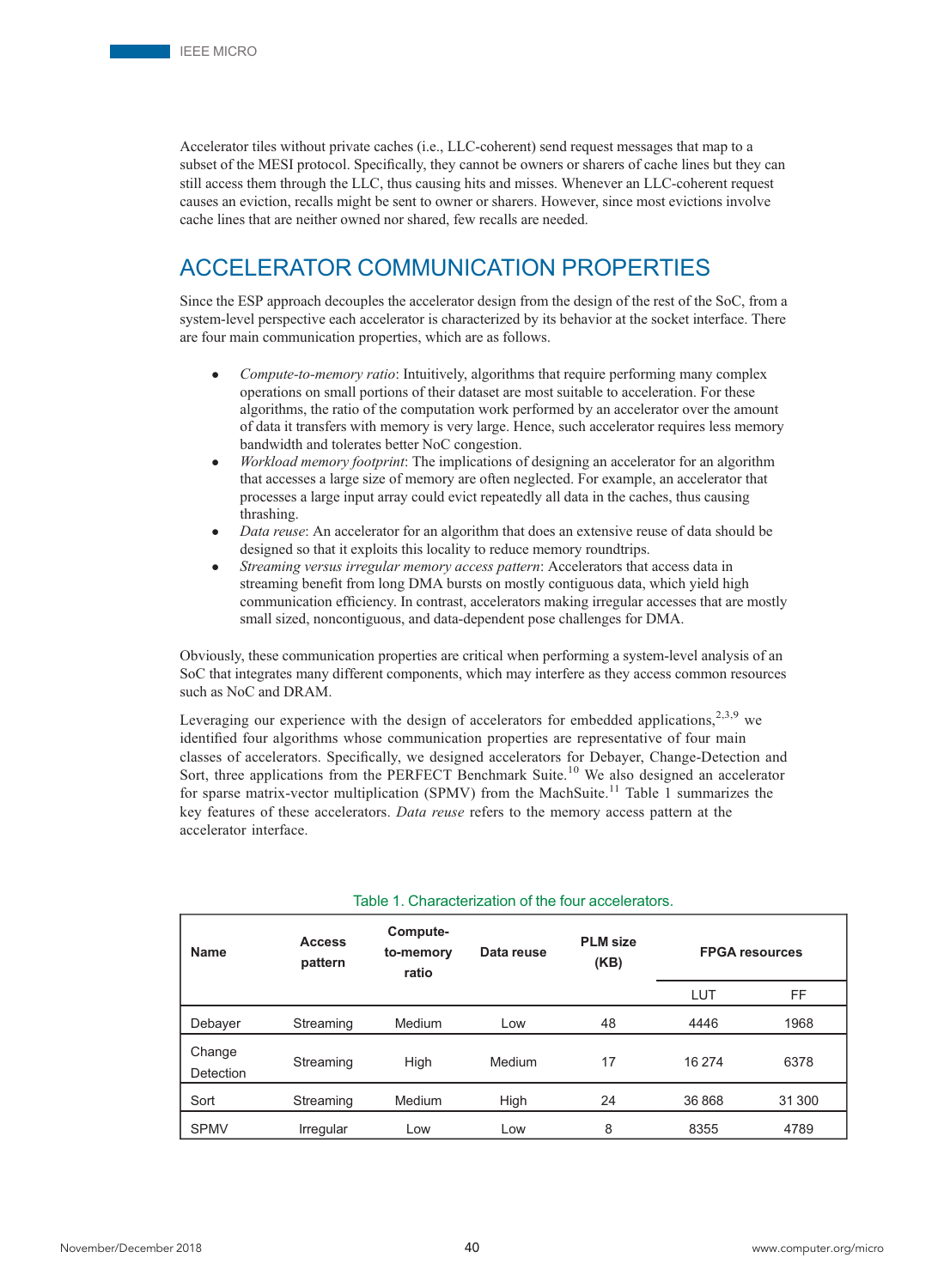Debayer processes an image in Bayer format with a  $5 \times 5$  stencil. The accelerator loads data into the PLM by accessing memory with a streaming pattern. Since each input is fetched only once, Debayer has a classic streaming behavior.

Change-Detection processes a sequence of frames with an initial training set and returns a sequence of masks, while updating the training set in-place. This accelerator can work on large datasets with a streaming pattern. The distinctively high compute-to-memory ratio implies a relatively low memorybandwidth requirement.

At each invocation, Sort performs in-place reorder iteratively of multiple arrays of 1024 floating-point elements through a combination of bitonic and merge sort. It has a streaming behavior, but with a good level of data reuse because the results are written in-place in the input buffers. To exploit this temporal locality, the accelerator has a PLM big enough to store an entire array.

SPVM multiplies a sparse matrix by a dense vector. The few nonzero elements of each row are multiplied with a dot product by the corresponding elements in the vector. The matrix sparsity makes the accesses to the vector irregular. Accesses to memory are unpredictable, irregular, and happen in very small chunks, down to a word at a time. The compute-to-memory ratio is low.

We sized the PLMs to enable one-cycle access to all data needed by one step of computation, where each step leverages as much parallelism as possible. PLM customization is specific to the given accelerator and critical to its performance. When the memory access pattern of the accelerator is fully known, the PLM can exploit most of the locality. For instance, this is the case of both Sort and Debayer, for which, however, the cache is still necessary to support the fully-coherent model. In this case, the relative size of the cache with respect to the PLM is not important given that the locality is exploited within the PLM. Conversely, the cache is beneficial for irregular memory access patterns (e.g., for SPMV), which however often limit the speedups achievable by accelerators compared to processors.

# FPGA AS AN EXPERIMENTAL INFRASTRUCTURE

Simulation plays a fundamental role in the design flow and architectural optimization of SoCs. However, even an approximately timed simulation with gem5 is 1000 times slower than native execution<sup>12</sup> and the gap is bound to increase considerably as the system size scales up because eventdriven simulation is hardly parallelizable, whereas hardware is inherently parallel. By enabling fast and accurate execution of larger workloads, FPGA offers unique capabilities to analyze the complex interactions among all SoC components. FPGAs, however, remain difficult to use.

We developed the ESP architecture and methodology with the goal of simplifying rapid prototyping of SoCs. We can obtain full-system prototypes by instancing the ESP components from predesigned libraries. Our CAD flow, which combines commercial and in-house tools, allows us to synthesize the complete SoC for FPGA or ASIC implementation targets. High-level synthesis, which enables the exploration of a broad design space more effectively than RTL design, allows us to synthesize many pareto-optimal implementations of any accelerator, thus increasing its reusability across different SoCs.2 We program the accelerator driver from a general template, as on average only 2% of its code is accelerator specific. After selecting the accelerators for a target SoC, all that is left to do is to specify the ESP configuration by choosing the number of tiles and configuring their content.

For our experimental analysis, we use a Virtex-7 FPGA to implement various SoC prototypes, each featuring multiple Leon3 cores running Linux SMP and a six-plane NoC. We leverage the ESP services to record system statistics, including NoC congestion and cache hit/miss rates.

# SYSTEM-LEVEL EXPERIMENTAL ANALYSIS

For each of the four accelerators, we evaluate the cache coherence models while executing workloads with different memory footprints, chosen based on the cache sizes, which are as follows:

Extra Small (XS): Smaller than the accelerator cache;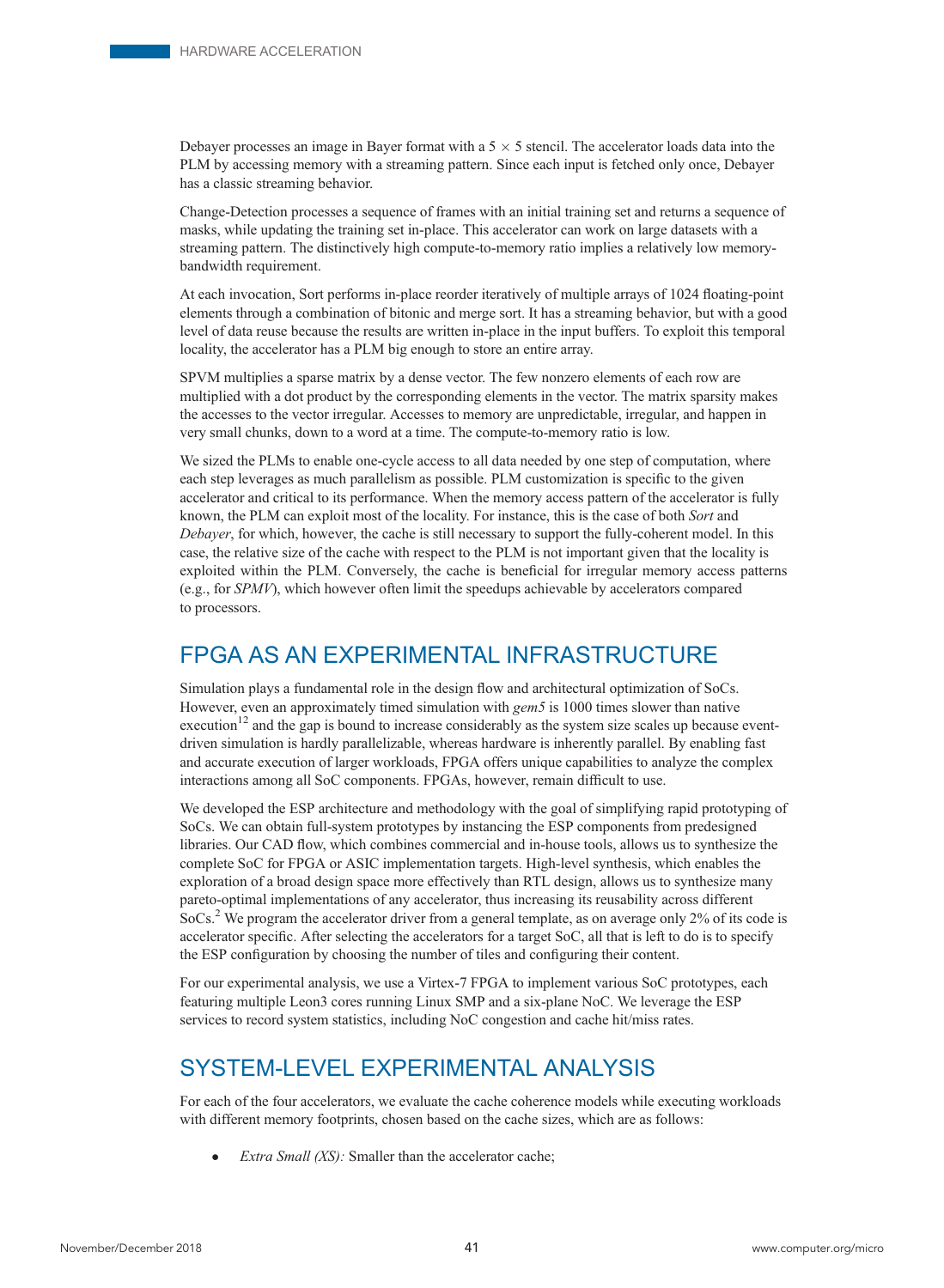- Small (S): Smaller than the LLC but larger than the accelerator cache;
- $Median (M): Two times the LLC size;$
- Large  $(L)$ : Ten times the LLC size;
- Extra Large (XL): A hundred times the LLC size.

For each core, the L1 and L2 cache sizes are 16 kB and 32 kB, respectively. The accelerator private cache is 32 kB. The LLC size is only 256 kB to expose the relationship between cache size and memory footprint of the workloads.

## Accelerator and Memory Access

We start from a simple system with one core, one accelerator, and one memory controller. We test all combinations of accelerator and cache-coherence models, resulting in 12 distinct SoC configurations. For each SoC, we evaluate the accelerator performance as the memory footprint varies. Notice that accelerators' executions are race free in ESP.<sup>3</sup> Figure 2 reports the accelerator speedups expressed as the normalized execution times with respect to the corresponding software execution on the core. All results are the average of multiple executions. The percentage values above the bars denote the LLC hit rate for the LLC-coherent model and the accelerator cache-hit rate for the fully-coherent model, respectively.

These results show that the time spent running a device driver is only relevant when the memory footprint is tiny. This confirms the results of previous simulation-based studies, which concluded that abstracting loosely coupled accelerators using device drivers is a low-complexity and efficient approach.<sup>1</sup> When the driver execution is not negligible, the fully-coherent model has a slight advantage because its driver does not flush the caches.

For M, L, and XL workloads, the non-coherent model always wins. The caches struggle to keep up with the non-coherent model because the datasets are large enough to cause thrashing. Instead, when



Figure 2. Normalized execution times of the accelerators with respect to the software execution on the processor core for each combination of coherence model (non-coherent, LLC-coherent, fully-coherent) and memory footprint (XS, S, M, L, and XL).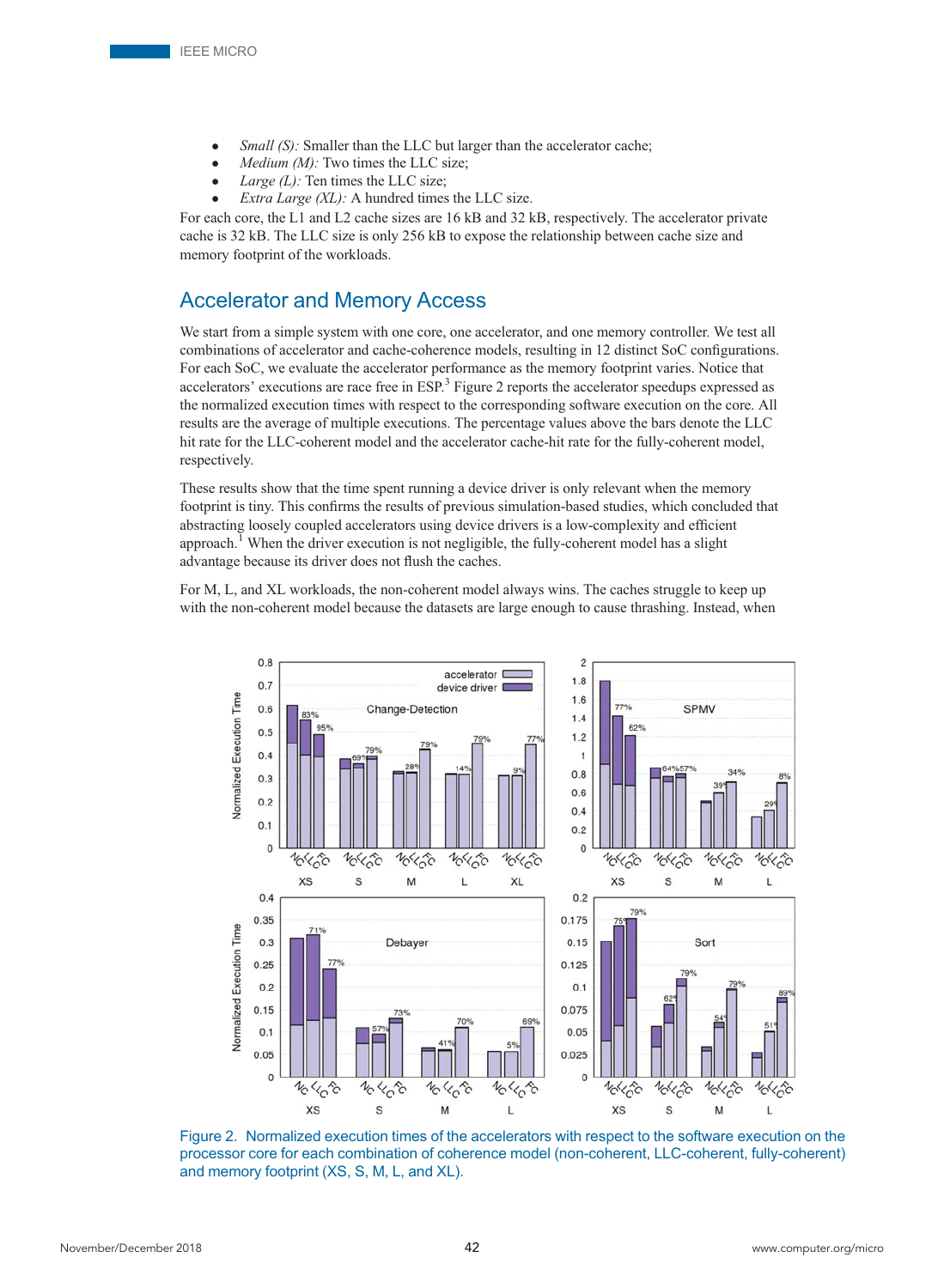the memory footprint is smaller than the accelerator cache, the fully-coherent model is often preferable because it can reuse cached data. Similarly, the LLC-coherent approach is effective when the dataset fits in the LLC but not in the L2. The only exception is the sort accelerator, which can fit the whole sort array in its PLM and then simply repeats its computation on different arrays. This shows that if the PLM can capture the whole available temporal locality of the task, then the accelerator cache is not useful.

The LLC-coherent and fully-coherent models have the implicit advantage of reducing round-trips to DRAM when the hit rate in the caches is high. Thus, the choice of accelerator model has important implications on energy efficiency as well.

These experiments show that each cache-coherence model can be optimal for some combination of accelerator and memory footprint. Therefore, the ability to dynamically select the optimal model when invoking each particular accelerator depending on the memory footprint of the given workload allows us to fully exploit the potential of all accelerators.

## Accelerator–Accelerator Interference

We repeat all the experiments of the previous section while increasing the number of accelerators in the system up to four, in order to analyze how this influences each model. We use the small workload, which is about half the size of the LLC. Therefore, for upto two accelerators, the aggregate workload still fits in the LLC. For brevity, Figure 3(a) reports only data for SPMV. Debayer and Sort have similar behaviors, while Change-Detection experiences almost no performance degradation due to its high compute-to-memory ratio.

The results of Figure  $3(a)$  confirm the intuition that if the number of accelerators grows while the system around them remains the same, then the accelerators are likely to experience diminishing returns in terms of speedup. More interestingly, as long as the aggregate memory footprint of the accelerators fits in the LLC, the fully-coherent model suffers the least deterioration of performance. Instead, the LLC-coherent model follows the performance trend of the non-coherent one, because of the increased utilization of the LLC. With three or four accelerators, the aggregate workload size is larger than the LLC and, therefore, the non-coherent model is preferable.

## Accelerator–Processor Interference

Finally, we analyzed whether the accelerators execution affects the processors' performance and, if so, how this varies with the cache-coherence model. We use a system with two cores and two accelerators: SPMV



Figure 3. (a) Execution times of the SPMV accelerator in SoCs with 2, 3, and 4 accelerators normalized to the execution with 1 accelerator only. (b) Comparison of the execution times of SPMV on a core "disturbed" by two accelerators, across the three cache-coherent models.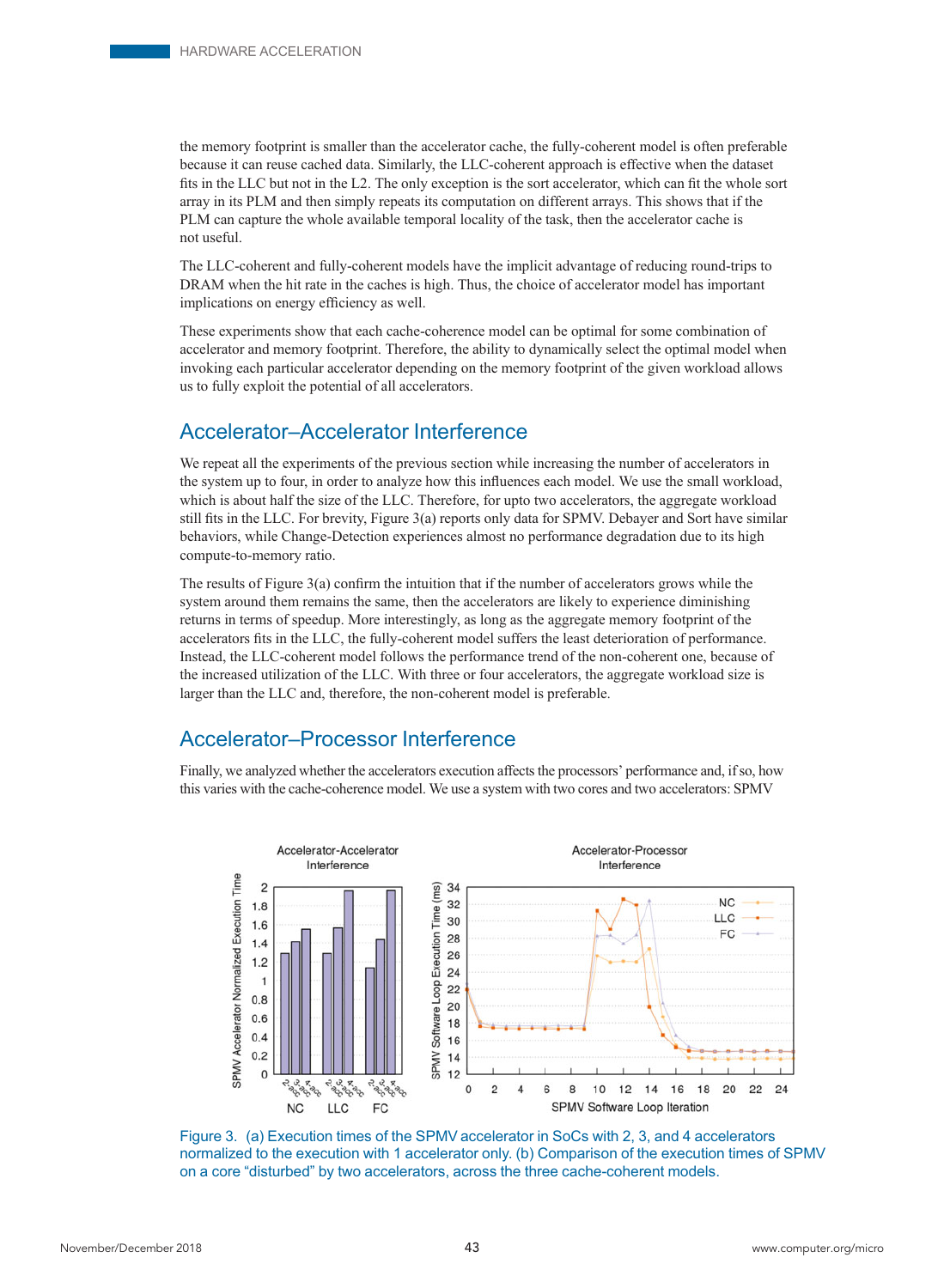and Debayer. One core executes in a loop the SPMValgorithm with a small workload. After nine iterations, the other core launches, for five consecutive times, the two accelerators on their small workloads.

We measured the time of the loop execution of the SPVM algorithm on the core working in background. Figure 3(b) shows the average of multiple runs: the core's task suffers a penalty of up to 100% when the two accelerators become active. In particular, the LLC-coherent model causes the highest performance degradation because the LLC is polluted by the accelerator's data. With the fully-coherent model, the LLC still gets polluted but it has less traffic to handle, thanks to the accelerators' caches, and the core private caches are not flushed. Finally, the accelerators working with the non-coherent model cause the least amount of disturbance.

## CONCLUSION

By implementing a set of full-system SoC prototypes on FPGA, we analyzed three cache-coherence models for loosely coupled accelerators. Our analysis shows that while making these accelerators non-coherent is the most effective solution for large workloads, supporting the coexistence of heterogeneous models in an SoC is critical to take full advantage of the performance of each accelerator for varying workloads. It also shows that the effective speedup of an accelerator, compared to a software execution, must be evaluated in an SoC context considering the interaction with all system components.

Our analysis shows that while making these accelerators non-coherent is the most effective solution for large workloads, supporting the coexistence of heterogeneous models in an SoC is critical to take full advantage of the performance of each accelerator for varying workloads.

# ACKNOWLEDGMENTS

This work was supported in part by the National Science Foundation under Grant A#: 1546296 and in part by the Defense Advanced Research Projects Agency (DARPA) under Grant C#: FA8650-18-2-7862. The views and conclusions contained herein are those of the authors and should not be interpreted as necessarily representing the official policies or endorsements, either expressed or implied, of Air Force Research Laboratory and DARPA or the U.S. Government.

# REFERENCES

- 1. E. G. Cota, P. Mantovani, G. D. Guglielmo, and L. P. Carloni, "An analysis of accelerator coupling in heterogeneous architectures," in Proc. 52nd ACM/EDAC/IEEE Des. Automat. Conf., 2015, pp. 1–6.
- 2. L. P. Carloni, "Invited: The case for embedded scalable platforms," in Proc. 53rd ACM/ EDAC/IEEE Des. Automat. Conf., 2016, pp. 1–6.
- 3. P. Mantovani, E. G. Cota, C. Pilato, G. D. Guglielmo, and L. P. Carloni, "Handling large data sets for high-performance embedded applications in heterogeneous systems-on-chip," in Proc. Int. Conf. Compliers, Architectures, Synthesis Embedded Syst., 2016, pp. 1–10.
- 4. Y. Shao, S. L. Xi, V. Srinivasan, G. Wei, and D. Brooks, "Co-designing accelerators and SoC interfaces using gem5-Aladdin," in Proc. 49th Annu. IEEE/ACM Int. Symp. Microarchitecture, 2016, pp. 1–12.
- 5. Y. Chen et al., "Accelerator-rich CMPs: From concept to real hardware," in Proc. IEEE 31st Int. Conf. Comput. Des., 2013, pp. 169–176.
- 6. H. Franke et al., "Introduction to the wire-speed processor and architecture," IBM J. Res. Develop., vol. 38, pp. 3:1–3:11, 2010.
- 7. M. J. Lyons, M. Hempstead, G.-Y. Wei, and D. Brooks, "The accelerator store: A shared memory framework for accelerator-based systems," ACM Trans. Architecture Code Optim., vol. 8, 2012, Art. no. 48.